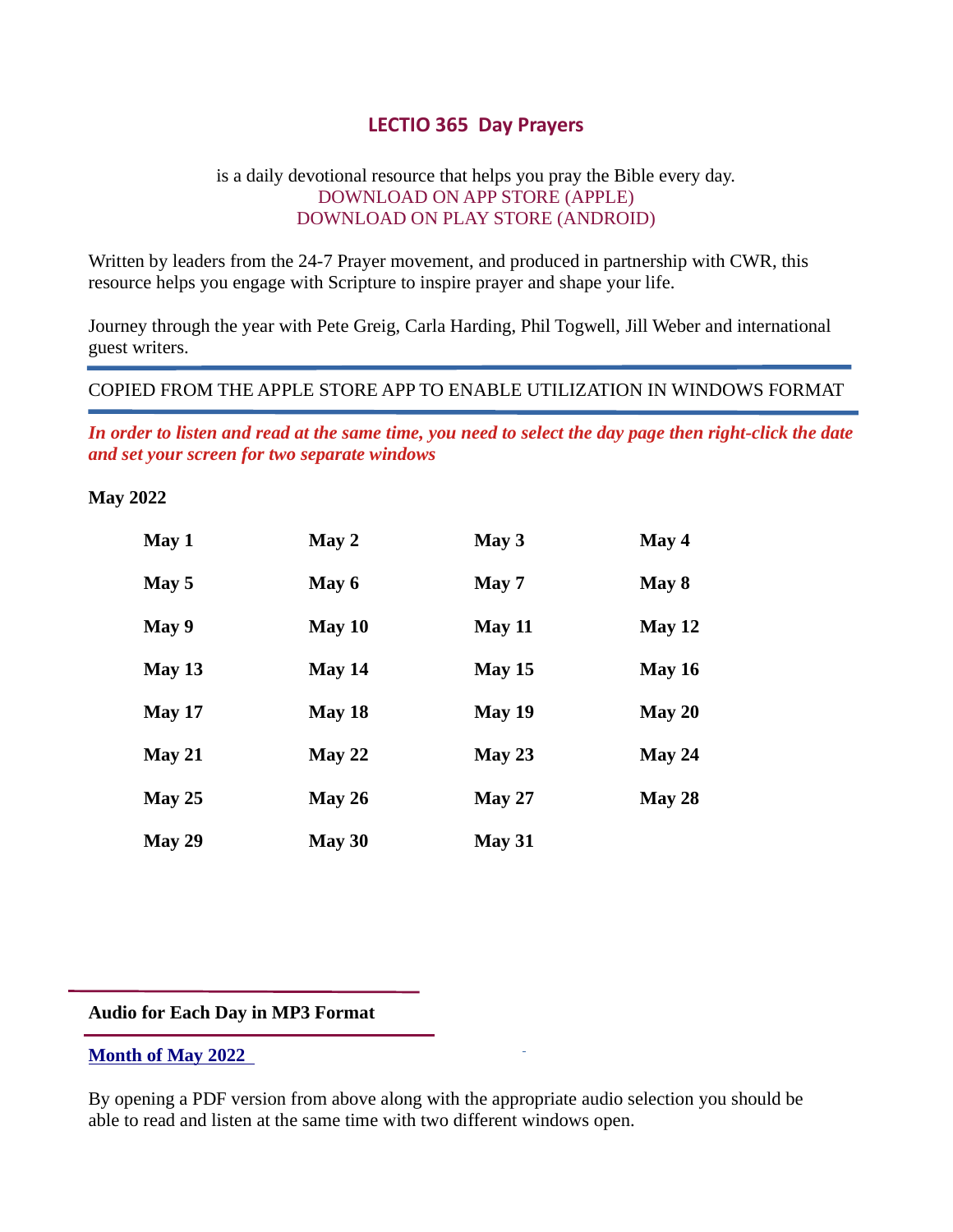# May 01 2022 (click for audio)

How To Hear God Sabbath



Father God, You are worthy of my complete attention and utter adoration. I pause to simply be with You today. As I become aware of the distractions in my mind, I set them aside, one by one, so that I can focus on resting in You.

#### Pause and pray

| the contract of the contract of the contract of the contract of the contract of the contract of the contract of |
|-----------------------------------------------------------------------------------------------------------------|

Then the man and his wife heard the sound of the Lord God as he was walking in the garden in the cool of the day. Genesis 3:18 (NIV UK)

 $\circledR$  , and  $\circledR$  , and  $\circledR$   $\circledR$   $\circledR$   $\circledR$   $\circledR$   $\circledR$   $\circledR$   $\circledR$   $\circledR$   $\circledR$   $\circledR$   $\circledR$   $\circledR$   $\circledR$   $\circledR$   $\circledR$   $\circledR$   $\circledR$   $\circledR$   $\circledR$   $\circledR$   $\circledR$   $\circledR$   $\circledR$   $\circledR$   $\circledR$   $\circledR$   $\circledR$ van de Sovjetsko van de Sovjetsko van de Sovjetsko van de Sovjetsko van de Sovjetsko van de Sovjetsko van de

### Pause and Pray

| $\ddagger$ |                                         | and the contract of the contract of | the control of the control of the control of the con-                                                                                                                                                                                                                 |  | 'What do you want |
|------------|-----------------------------------------|-------------------------------------|-----------------------------------------------------------------------------------------------------------------------------------------------------------------------------------------------------------------------------------------------------------------------|--|-------------------|
|            | me to do for you?' (Mark 10:51, NIV UK) |                                     |                                                                                                                                                                                                                                                                       |  |                   |
| @          |                                         |                                     | $\alpha$ . The contract of $\alpha$ is the contract of $\alpha$ is the contract of $\alpha$ is the contract of $\alpha$ is the contract of $\alpha$ is the contract of $\alpha$ is the contract of $\alpha$ is the contract of $\alpha$ is the contract of $\alpha$ i |  |                   |

### Pause and pray

When Jesus spoke to the crowds, he said, 'My sheep listen to my voice; I know them, and they follow me.' (John 10:27, NIV UK)

|  |  |  |  | $\widehat{\omega}$ . The contract of the contract of the contract of the contract of the contract of the contract of the contract of the contract of the contract of the contract of the contract of the contract of the contract of th |  |
|--|--|--|--|-----------------------------------------------------------------------------------------------------------------------------------------------------------------------------------------------------------------------------------------|--|
|  |  |  |  |                                                                                                                                                                                                                                         |  |

# Pause and Pray

 $\emptyset$   $\blacksquare$   $\blacksquare$   $\blacksquare$  'My presence will go with you, and I will give you rest.' (Exodus 33:14, ESV)